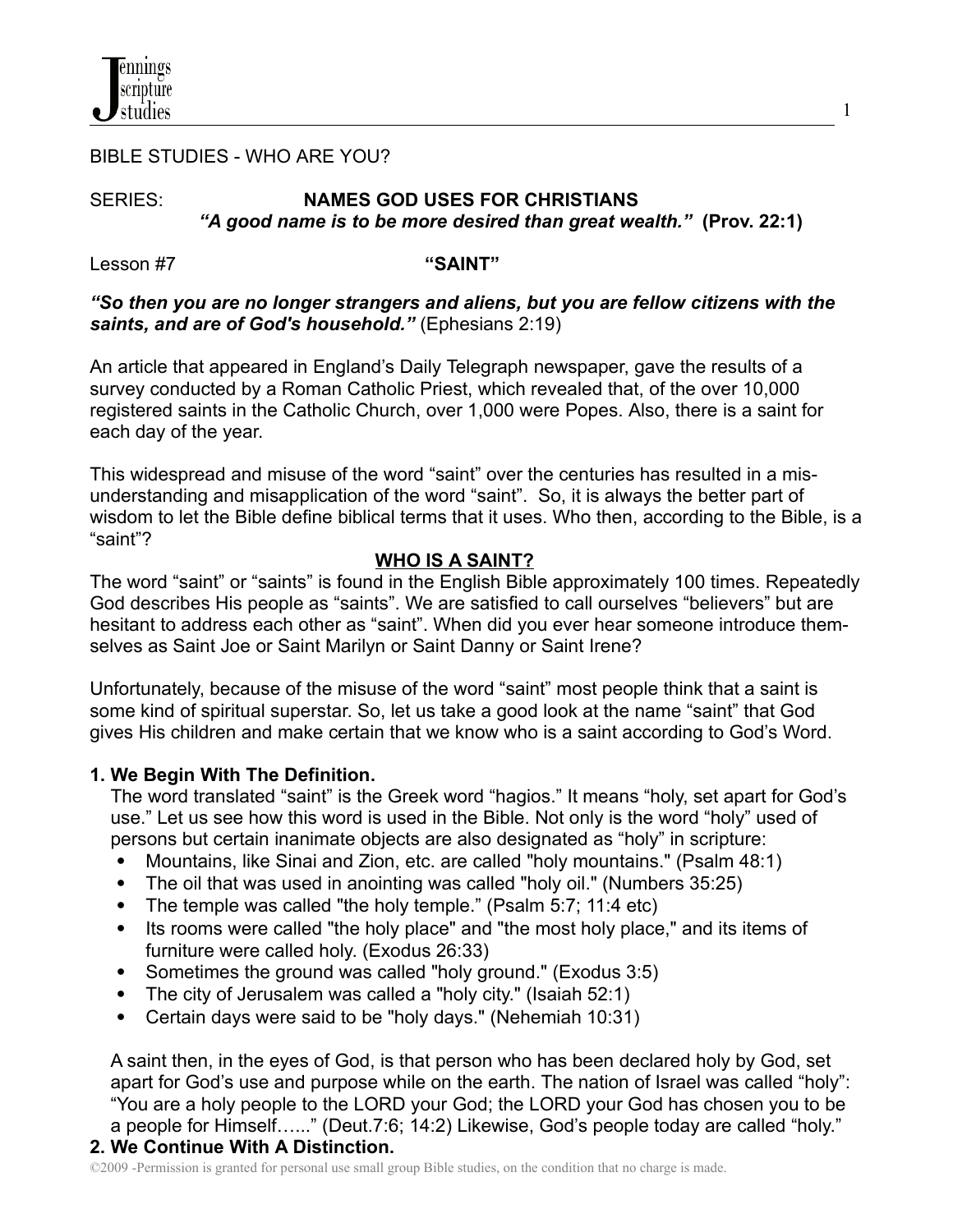

There are those persons who have been classified as saints by human beings and there are those who have been declared to be saints by God, the divine Being. Let us look at the distinctions between the two.

## **a. Man-Made Saints.**

There is much misunderstanding about the term "saint". There are those who understand the term to mean a super Christian who has been elevated to the status of "saint" by the edict of church leaders after death.

The common idea is that a saint is someone for whom special days, hospitals and churches are named - people who have made significant contributions to our world, like St. Augustine, St. Patrick, St. Nicholas or St. (Mother) Theresa of Calcutta, etc.

There are many who believe that saints are those who are canonized by the Roman Catholic Church. The process by which a good Roman Catholic constituent becomes a saint is called "canonization." After a person dies, the deceased person's life is reviewed carefully to see whether they qualify for sainthood. If they have lived a good life in service to the church and were responsible for working at least two miracles, then that person is qualified to be made a saint. Whether or not they are actually canonized or not is determined by the church officials with the Pope making the final determination.

## **b. God-Made Saints.**

According to the Bible, a saint is not someone who, by his or her own merit and efforts, has achieved greatness. Rather, a saint is someone whom God has declared to be a saint, totally apart from human accomplishments. Here is God's Word regarding the matter:

**Rom. 1:7** "To all that are in Rome, beloved of God, called to be saints: Grace to you and peace from God our Father and the Lord Jesus Christ." Notice the words, "called to be saints" – that is, "called to be holy". The word "saints" here is the Greek word "hagios" which means holy. Adam Clark, the renowned commentary writer, translates Rom 1:7 as follows: "to all that be in Rome, constituted saints…."

**I Cor. 1:2** Paul addressed the Corinthian letter to "the church of God which is in Corinth, to those who are sanctified (that is, set apart) in Christ Jesus, called to be saints."

According to scripture, every child of God, whether well-known or unknown, leader or follower, is a saint. In the biblical sense, the most obscure Christian is just as much a saint as the apostle Paul. That's what God has done for each of us. We have been declared to be God's holy people.

Every person is either a saint or a sinner. A saint is a person who has trusted Jesus Christ as Savior and Lord and, thereby, has been declared "holy" by God, being cleansed by the blood of Christ, and set apart for God's use. A sinner is a person who has not put faith and trust in Jesus Christ for salvation and therefore, remains in a condition of unholiness in God's sight.

Ecclesiastical saints are man-made saints. Biblical saints are God-made saints. They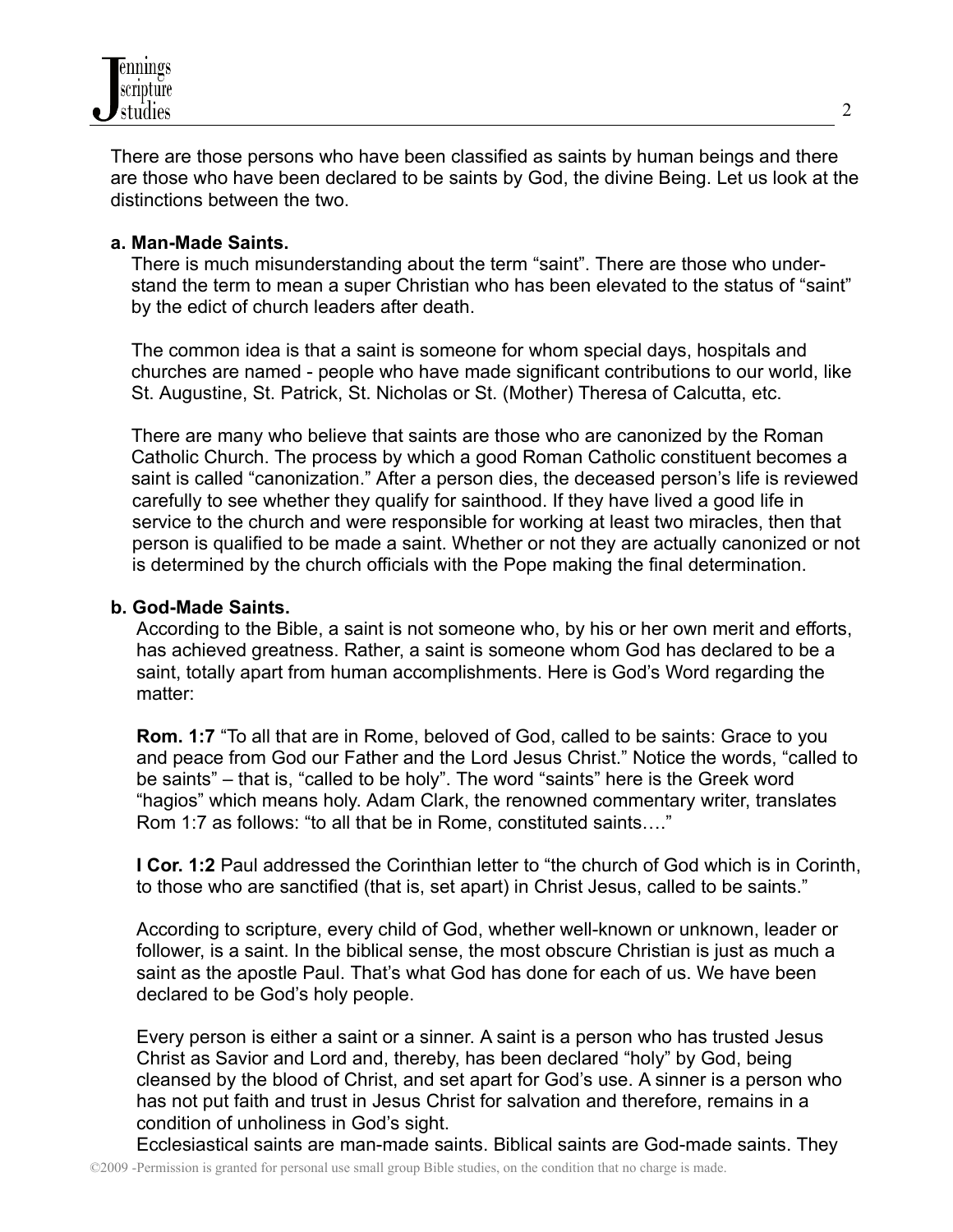are ordinary people who have listened to God's call and said, "Yes."

"The word "saint" "is used of all believers and is not applied merely to persons of exceptional holiness, or to those who, having died, were characterized by exceptional acts of 'saintliness.'" (Vine's Expository Dictionary of Biblical Words,)

**Illust.** The official name of the Mormon Church is: "The Church of Jesus Christ of Latter-day Saints." According to Bruce R. McConkie, one of their past apostles: "On April 16, 1830, Joseph Smith, his two brothers, Hyrum and Samuel, along with Oliver Cowdery and David and Peter Whitmer Jr., officially founded "The Church of Jesus Of Latter-Day Saints" because the church Jesus originally founded became apostate and LDS are the true saints of the latter days before Christ returns." (From: Gospel Principles, pp. 105-106; Mormon Doctrine, p. 44, 635).

I am a latter-day saint, not because I belong to the Mormon Church, but because I belong to Jesus Christ Who has called me a "saint" and I am living in, what I believe to be, the latter days before Jesus Christ comes for His saints!

# **WHERE ARE SAINTS LOCATED?**

According to Roman Catholic teaching, a person must be dead to be considered for sainthood. This process and requirement is totally foreign to scripture. The purpose of that statement is to preface the answer to the question, "Where are saints located?" Saints have two addresses:

# **1. Our Eternal Address. "**In Christ.**"**

Phil. 1:1 "To all the saints in Christ Jesus at Philippi";

I Cor. 1:2 "To the church of God which is at Corinth, to those who are sanctified in Christ Jesus, called to be saints, with all who in every place call on the name of Jesus Christ our Lord…." All the saved of the New Testament era are saints (hagioi) by virtue of their position "in Christ" (1 Cor 1:2; cf. Rom 6:3-4; 8:1; Eph 1:3; etc.).

# **2. Our Temporal Address.**

According to Roman Catholic teaching, saints are either in heaven or are in some interim state. But the Bible clearly teaches us that there are saints who are alive and well on planet earth!

# a. **The Bible Mentions Places Where Saints Lived On Earth.**

Notice some of the references to saints alive on earth in New Testament days:

- Paul wrote to living saints in Rom.1:7; I Cor. 1:2; II Cor.1:1; Eph. 1:1; Phil.1:1; Col.1:2. Only living saints read their mail!
- Acts 9:13-14 "But Ananias answered, "Lord, I have heard from many about this man, how much harm he did to Your *saints* at Jerusalem; and hear he has authority from the chief priests to bind all who call on Your name."
- II Cor. 1:1 "To the church of God which is at Corinth, with all the *saints* who are in all Achaia."
- Eph. 1:1 "To the *saints* who are in Ephesus."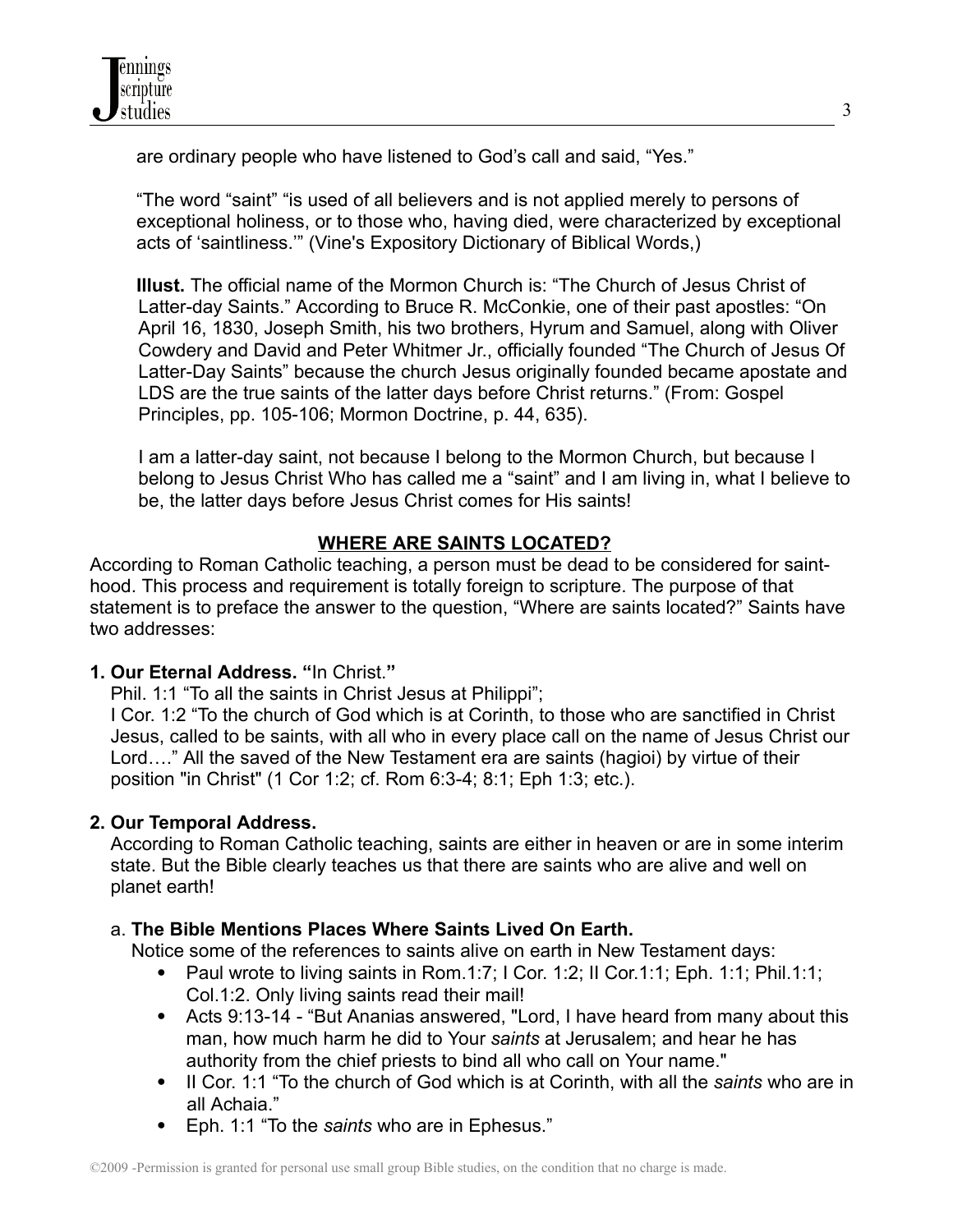

 Col. 1:2 "To the *saints* and faithful brethren in Christ who are in Colosse." Their eternal and temporal addresses are in view here: "in Christ" and "in Colosse."

# **b. The Bible Addresses Ministry For and By Living Saints**.

- Present day pastors and teachers are instructed about "equipping of the saints for the work of ministry." (Eph.4:11-12) One must be alive to be equipped!
- Paul, before his conversion, had imprisoned saints: "many of the saints I shut up in prison, having received authority from the chief priests; and when they were put to death, I cast my vote against them." (Acts 26:10)
- Saints are those for whom we pray, not those to whom we pray! Rom. 8:27 "Now He who searches the hearts knows what the mind of the Spirit is, because He makes intercession for the saints according to the will of God." Eph 6:18 "praying always with all prayer and supplication in the Spirit, being watchful to this end with all perseverance and supplication for all the saints."
- Some saints have needs. In Rom. 12:13 Paul admonishes us to distribute "to the needs of the saints." And he writes in 1 Cor. 16:1 "Now concerning the collection for the saints, as I have given orders to the churches of Galatia, so you must do also:" In Rom.15:25 & 26 he says, "I am going to Jerusalem to minister to the saints. For it pleased those from Macedonia and Achaia to make a certain contribution for the poor among the saints who are in Jerusalem. "

All the above references are to saints alive on earth. Although saints who have died are now with the Lord above, millions of saints are living here below on earth, awaiting the time when, as II Thessalonians 1:10 says, "He comes to be glorified in His saints on that day, and to be marveled at among all who have believed."

## **HOW SHOULD SAINTS LIVE?**

Saints are people who have been separated from the world and consecrated to the worship and service of God. There are many who want to live like sinners and yet have the benefits of a saint.

**Illust.** There is a story about two brothers who had terrorized the small town where they lived for decades. They were unfaithful to their wives, abusive to their children, and dishonest in business. They were loud, boisterous and just plain rude to nearly everyone. One day, out of the clear blue, the younger brother died. The older brother went to the preacher of the local church and said, "Preacher, I'd like you to conduct my brother's funeral. And it's important to me that during the service, you say my brother was a saint."

The preacher said, "I can't do that. We both know he was far from that." The older brother pulled out his checkbook and said, "Preacher, I'm prepared to give \$100,000 to your church. All I'm asking is that you publicly state that my brother was a saint."

On the day of the funeral, the preacher began his sermon this way. "Everyone here knows that the deceased was a wicked man. He was a thief, a drunk and a wife beater. He terrorized the town and cheated on his taxes." The preacher paused for a second and then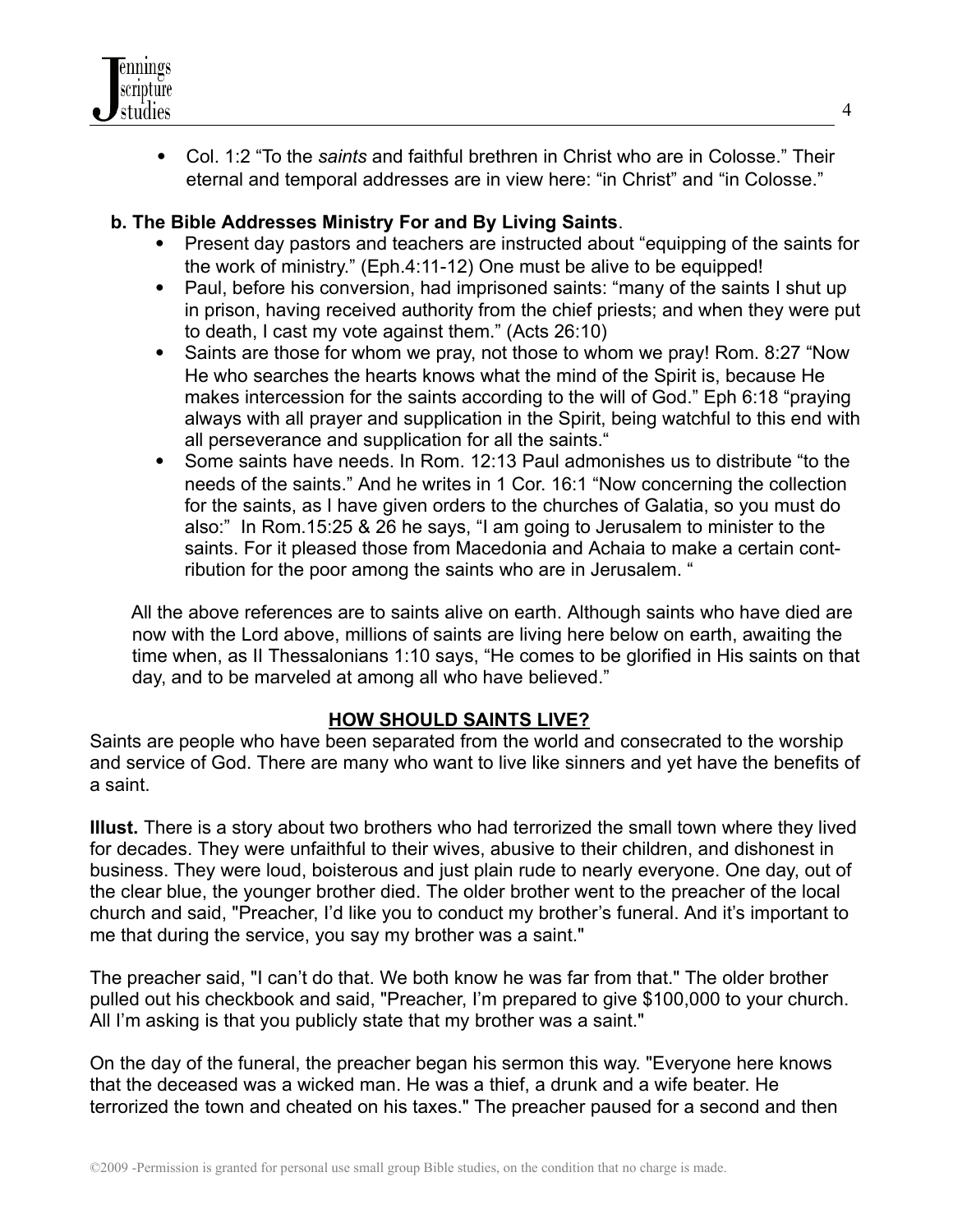

continued, "But as evil and sinful as this man was, compared to his older brother, he was a saint!"

Ephesians 5:3-4 has this to say about how saints should live: "But fornication and all uncleanness or covetousness, let it not even be named among you, as is fitting for saints; neither filthiness, nor foolish talking, nor coarse jesting, which are not fitting, but rather giving of thanks."

In order to live saintly, at least two actions are necessary:

## **1. Holy Character Should Be Developed In Saints.**

A saintly, that is, a holy lifestyle should characterize all saints and such a lifestyle begins with ones character. Character is:

- Shaped by truth;
- Resists temptation and
- Reflects outwardly the holy nature of God.

Character is to a life what a foundation is to a building and the life without holy character will eventually crumble. It is not what we do that makes us saints, but being saints should make us saintly! And it all begins with character. What we are internally determines what we do externally. Holy character ought to be evident in those who are holy children of God.

## **2. Holy Conduct Should Be Demonstrated By Saints.**

When God claims and consecrates people for Himself and His service, He demands that they should:

- $\bullet$  live what they are that is, holy lives;
- represent Whose they are, that is God's people.

When we were sinners, people knew it. We lived like sinners. Ephesians 2 describes our presaint condition and conduct:

"And you He made alive, who were dead in trespasses and sins, in which you once walked according to the course of this world, according to the prince of the power of the air, the spirit who now works in the sons of disobedience, among whom also we all once conducted ourselves in the lusts of our flesh, fulfilling the desires of the flesh and of the mind, and were by nature children of wrath, just as the others." (Eph. 2:1-3)

**Illust**. In 1906, a man named Ambrose Bierce, wrote a book called "The Devil's Dictionary." In it he defined a saint as: "A dead sinner revised and edited." God did more than simply revise and edit us; when we trusted Christ, we became a new person. II Cor. 5:17 makes it plain: "if anyone is in Christ, he is a new creation; old things have passed away; behold, all things have become new."

We are the children of the holy God – God-made saints, and because we are saints, God lives within us in the person of the Holy Spirit. That means there will be something different and distinctive about the way we live. Peter reminds us that "as he who called you is holy, you